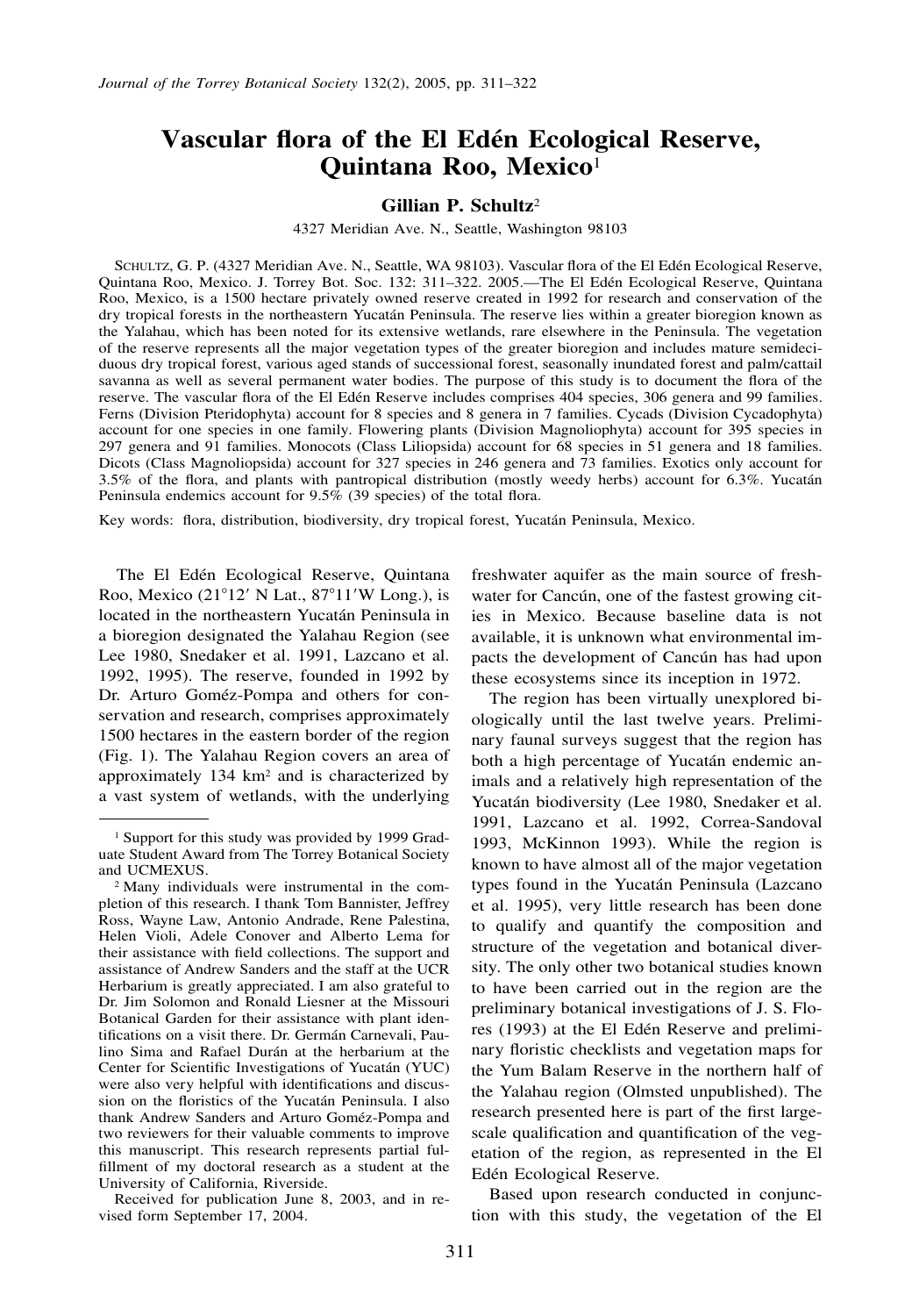

FIG. 1. Location of the El Edén Ecological Reserve.

Edén Reserve can be divided into five major types:

- 1. Mature medium-statured semideciduous forest (*selva mediana*) defined here as forest more than 50 years old with emergents to 15 m and canopy at ca. 10–12 m. While there is a well-defined understory of shrubs and herbs, it is fairly open. Important tree species include *Manilkara zapota*, *Metopium brownei*, *Lysiloma latisiliquum*, *Thrinax radiata*, *Bursera simaruba*, *Sebastiania adenophora* and *Vitex gaumeri* and occasional large individuals of *Brosimum alicastrum*, *Ficus pertusa* and *Acacia dolichostachya*. Found in the understory are the shrubs *Psychotria nervosa*, *P. pubescens Randia aculeata*, *Piper psilorhachis*, *P. yucatanensis* and *Bromelia plumieri*. There is also a distinct herb layer that includes *Stenandrium subcordatum*, the grasses *Olyra latifolia* and *Lasiacis ruscifolia*, the sedge *Scleria lithosperma* and the fern *Anemia adiantifolia*.
- 2. Secondary/successional forest, defined here as various-aged stands of forest mostly with a canopy to 8 m and a closed understory that is impassable). Important tree species include *Metopium brownei*, *Swartzia cubensis*, *Lysiloma latisiliquum*, *Bursera simaruba*, *Vitex gaumeri*, *Lonchocarpus rugosus*, *L. xuul*, *Nectandra coriacea*, *Jatropha gaumeri* and *Piscidia piscipula*. The understory consists of shrubs and small trees including *Acacia cedilloi*, *A. collinsii*, *Croton* spp., *Callicarpa acuminata* and *Randia aculeata*. There are also a number of vines and lianas including *Smilax* spp., *Pisonia aculeata*, *Bauhinia jenningsii*, *Cynanchum schlechtendalii*, and members of the Convolvulaceae and Cucurbitaceae.

Some areas appear to be in a state of arrested succession and are dominated by the fern *Pteridium caudatum*. In addition, areas that are repeatedly cleared, such as fire roads, roadsides, experimental plots and building areas, are dominated by shrubs such as *Viguiera dentata*, *Stachytarpheta mineacea*, *S. jamaicensis* and weedy herbs such as *Corchorus siliquosus*, *Melochia pyramidata*, *Salvia misella*, *Desmodium incanum*, *Sida* spp., *Porophyllum punctatum* and *Rhynchelytrum repens*.

- 3. Seasonally inundated forest (*tintal*), defined as variously aged stands of forest subject to 4–6 months of inundation per year. The structure is patchy with thickets of trees and shrubs crowded on rock outcrops interspersed with open areas of sedges and occasional trees. Important trees include *Haematoxylon campechianum*, *Eugenia winzerlingii*, *Erythroxylum confusum*, and *Byrsonima bucidaefolia*. Important shrubs include *Jacquinia macrocarpa* ssp. *macrocarpa* and *Randia aculeata*. The epiphyte flora of the seasonally inundated forest is rich and includes many species (number of species found in parentheses) of Orchidaceae (12) Bromeliaceae (9) and Cactaceae (3). *Anthurium schlechtendalii* is another common epiphyte. Open areas are dominated by the sedge *Rhynchospora nervosa* and include other herbs such as *Cuphea gaumeri*, *Spermacoce verticillata*, *Heliotropium ternatum* and *Evolvulus alsinoides*.
- 4. Savanna, broadly defined to include areas dominated by the sedges *Cladium jamaicense*, *Eleocharis* spp. and the palm *Acoelorraphe wrightii*. There are also extensive stands of *Typha domingensis* and *Phragmites australis*. Other common plants of the savannas include the herbs *Nymphoides indica*, *Sagittaria lancifolia*, *Bacopa procumbens*, *Lippia nodiflora*, *Lippia stoechadifolia*, *Hymenocallis littoralis* and *Pluchea symphytifolia* and the shrubs *Solanum donianum* and *Ouratea lucens*. Scattered individuals of the calabash tree *Crescentia cujete* are found as well; 5) Aquatic communities; there are only a few open, permanently filled bodies of water in the reserve. Common aquatics include *Nymphaea ampla*, *Polygonum hydropiperoides*, *Ludwigia octovalvis* and *Utricularia gibba*.

The climate of the Yalahau region is wetter than the northwestern part of the peninsula with an annual rainfall between 1,400 to 2,000 mm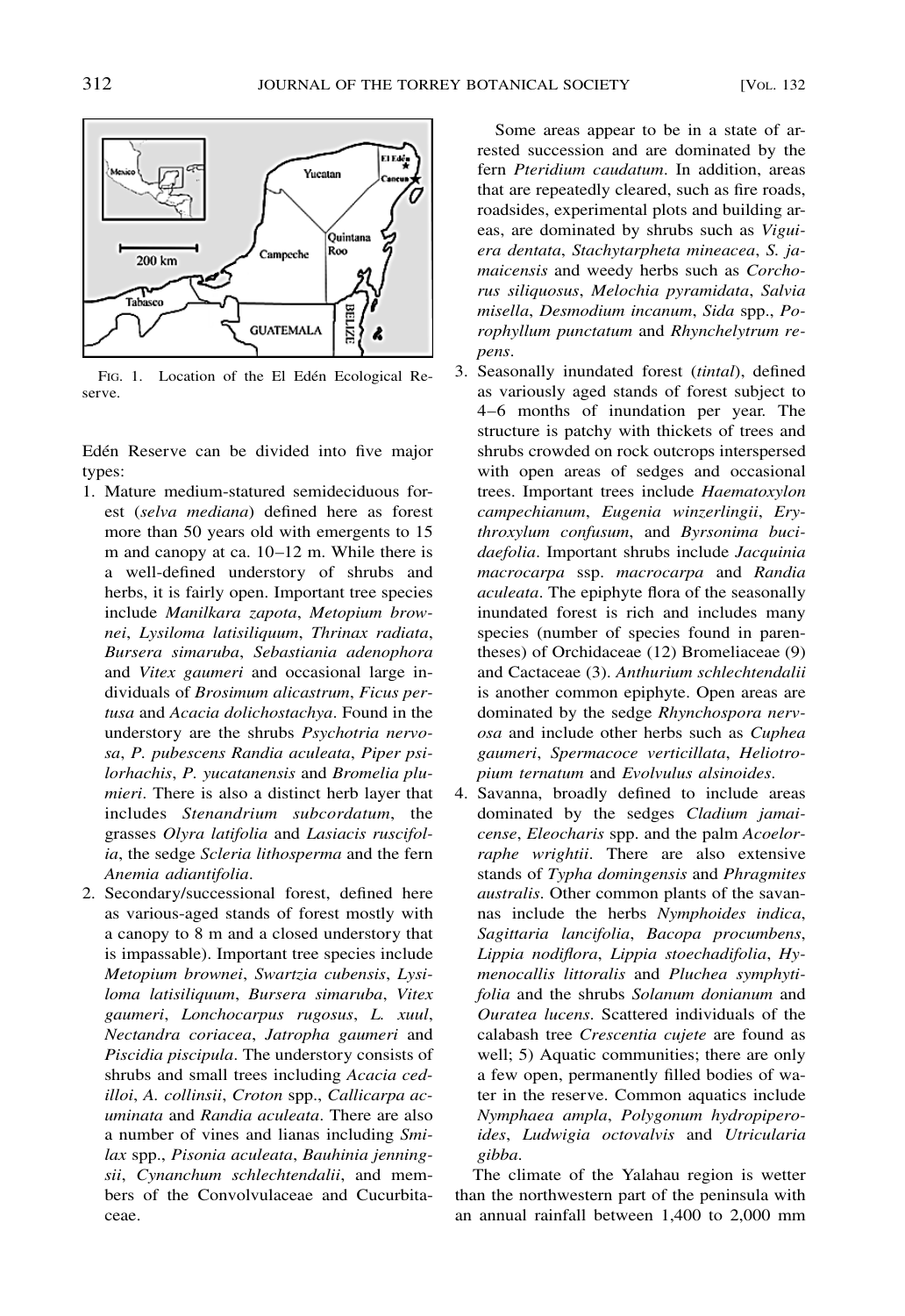and average temperatures from 23  $^{\circ}$ C in January to 28  $^{\circ}$ C in May (Back 1985). The high rainfall has contributed to the development of a series of elongated karstic depressions that follow a trending fault zone known as the Holbox Fracture Zone (Ward et al. 1985, Tulazyck 1993). The area is characterized by a pronounced dry season beginning in December and ending in late May, with a second short dry season in August. The Yucatán Peninsula is a limestone platform formed by shallow marine deposition throughout the Cretaceous (Tulazyck 1993). Soils in the peninsula are generally thin and rocky and made up of limestone derivatives (e.g. kaolinite and montmorrillonite). Soils of the area are generally classified as lithosols and rendzinas with little to no horizon formation (Flores & Espejel-Carvajal 1994).

**Methods.** Collecting trips to the study site were made at different times of the year from August 1996 to August 2000. These collection trips coincided with another study of the community composition and floristics of the vegetation of the reserve (Schultz 2001, 2003).

More than 1500 specimens form the basis for this study and include both the collections of the author and those of other researchers. Taxonomically problematic species were sent to experts for identification including A. McDonald (Convolvulaceae), B. L. Turner (Asteraceae), J. and C. Reeder (Poaceae), C. Taylor (Rubiaceae), G. Yatskievych (Pteridophyta), G. Carnevalí (Orchidaceae). Additional assistance was given by A. C. Sanders, R. Liesner, J. Solomon, R. Durán, J. L. Tapia, J. Castillo, J. S. Flores and R. Palestina. A complete set of voucher specimens has been deposited at the herbarium at the University of California, Riverside (UCR), with partial sets also deposited at the Center for Scientific Studies, Yucatán (YUC) and the Autonomous University of Yucatán (UADY) in Mexico.

Nomenclature generally follows Standley, Steyermark and Williams (1946–1977), but recent monographs, including the Flora Mesoamericana publications (Davidse et al. 1994, 1995) and website (http://www.mobot.org/MOBOT/ fm/welcome.html) were also consulted and followed.

**Results and Discussion.** The flora of El Edén consists of 99 families, 306 genera and 404 species. Forty-two percent of the species are in 10 families: Fabaceae (45 species), Asteraceae (25), Euphorbiaceae (16), Rubiaceae (15), Orchidaceae (14), Verbenaceae (13) Bromeliaceae (11), Cyperaceae (11), Sapindaceae (10) and Convolvulaceae (10). The remaining 58% (239) are in the other 89 families, with 38 families represented by only one species.

Pteridophytes account for 2% of the flora (8 species out 404). Gymnosperms are represented by one species. Monocots account for 17% (68 /404) and dicots for 81% (327/404) of the flora. Exotics only count for 3.5% of the flora and plants (mostly weedy herbs) with pantropical distribution account for 6.3% (Schultz, *in press*). Yucatán Peninsula endemics account for 9.5% (39 sp).

# **Literature Cited**

- BACK, W. 1985. Hydrogeology of the Yucatán, p. 99– 124. *In* W. C. Ward, A. E. Weidie, and W. Back [eds.], Geology and hydroecology of the Yucatán and quaternary geology of northeastern Yucatán Peninsula. New Orleans Geological Society Publications, New Orleans, LA.
- CORREA-SANDOVAL, J. 1993. Status of aquatic birds in the coastal wetlands of the Yucatán Peninsula. Sian Ka'an Journal 1: 66.
- DAVIDSE, G., M. SOUSA AND A. CHATER, eds. 1995. Flora Mesoamericana, Volume 6: Alismataceae to Cyperaceae. UNAM, Mexico City, México.
- DAVIDSE, G., M. SOUSA AND A. CHATER, eds. 1995. Flora Mesoamericana, Volume 1: Psilotaceae to Salviniaceae. UNAM, Mexico City, México.
- FLORES, J. S. 1993. Vegetación de la Reserva El Edén. UADY, Fac. Med. Vet. Zootec. Reporte Técnico, Mérida.
- FLORES, J. S. AND I. ESPEJEL-CARVAJAL. 1994. Tipos de vegetación de la Península de Yucatán. Etnoflora Yucatanense 4. UADY, Mérida, México.
- LAZCANO, M. A., I. J. MARCH, H. NUÑEZ, E. RUELAS, A. MUÑOZ-ALONZO, AND R. MARTINEZ. 1992. Inventario faunístico de la Reserva El Edén, Quintana Roo: una prospección. ECOSFERA A. C. Reporte Técnico. San Cristóbal de Las Casas.
- LAZCANO, M. A., M. A. VASQUEZ-SANCHEZ, I. MARCH, H. NUÑEZ, AND M. FULLER. 1995. La región de Yalahau: Propuesta para establecimiento de una zona de conservación y desarollo sostenible en el norte de Quintana Roo. Centro de Estudios para la Conservación de los Recursos Naturales A. C. and Colegio de la Frontera Sur, Chetumal.
- LEE, J. C. 1980. An ecogeographic analysis of the herpetofauna of the Yucatán Peninsula. Univ. Kansas Mus. Nat. Hist. Misc. Publ. 67: 1–75.
- MCKINNON, B. 1993. Important breeding colonies of aquatic birds on islands within Laguna Yalahau, Quintana Roo, Mexico. Sian Ka'an Journal 1: 57– 58.
- SCHULTZ, G. P. 2001. Vegetation and floristics of the El Edén Ecological Reserve, Quintana Roo, Mexico. PhD. Thesis. University of California, Riverside, CA.
- SCHULTZ, G. P. 2003. Structure and floristics of the forests at the El Edén Ecological Reserve, Quintana Roo, Mexico, p. 91-114. *In* A. Goméz-Pompa, M.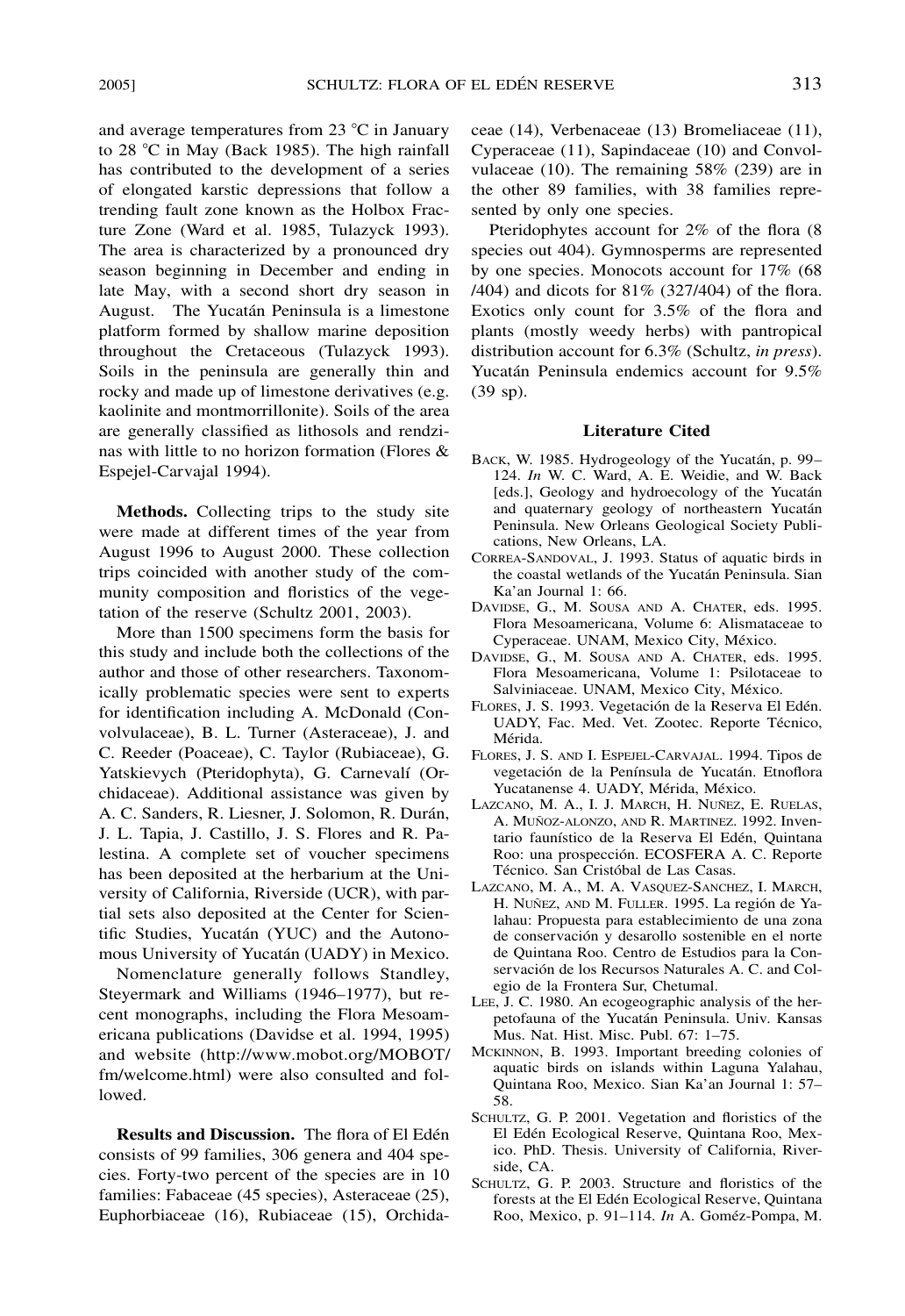F. Allen, S. L. Fedick and J. Jiménez-Osonio. [eds.], Lowland Maya Area: 3000 years at the human-wildland interface, Chap. 6. Haworth Press, Binghamton, NY.

SNEDAKER, S., J. C. CLARK, AND I. OLMSTED. 1991. The status of biodiversity in Quintana Roo, Yucatán: a review prepared by CINVESTAV, University of Miami, CIQRO, GEMA, Pronatura and Florida Audobon Society, Miami, FL.

STANDLEY, P. C., J. A. STEYERMARK, L. O. WILLIAMS,

# Annotated Checklist of Species

The vascular plant taxa have been arranged according to the following categories: vascular cryptogams, gymnosperms, dicots and monocots. Within each category, taxa are arranged in alphabetical order. Nomenclature generally follows Standley, Steyermark and Williams (1946–1977), but recent monographs, including the Flora Mesoamericana publications (Davidse, Sousa and Chater 1994, 1995) and website (http://www.mobot.org/ MOBOT/fm/welcome.html) were also consulted. Each entry includes the following information sequence: scientific name; pertinent synonym, enclosed in brackets; growth form (annual herb, perennial herb, shrub, tree, aquatic herb); frequency relative to the study area and plant community (see introduction above) in which the species occurs. Exotic and endemic species are also identified. Frequencies are relative to the study area, using the following categories: Abundant (more than 20 populations); common (15–20 populations), occasional (10–15 populations), uncommon (5–10 populations), rare (scarce, fewer than five populations).

# **POLYPODIOPHYTA**

# **Davalliaceae**

*Nephrolepis multiflora* (Roxb.) F. M. Jarrett ex C. V. Morton. Epiphyte; uncommon in secondary and mature forest. Exotic.

# **Dennstaedtiaceae**

*Pteridium caudatum* (L.) Maxon. Shrub; locally abundant in recently burned areas of early successional forest and savanna.

# **Polypodiaceae**

*Microgramma nitida* (J. Sm.) A.R. Sm.. Climbing and/ or creeping fern; common in all vegetation types.

*Phlebodium decumanum* (Willd.) J. Sm. Epiphyte; uncommon in secondary forest.

# **Pteridaceae**

*Acrostichum danaeifolium* Langsd. & Fisch. Shrub; localized distribution in perennially wet areas in savanna and around cenotes and lagoons.

#### **Schizaeaceae**

*Anemia adiantifolia* (L.) Sw. Herb; occasional in mature and secondary forest.

# **Tectariaceae**

# **Thelypteridaceae**

*Thelypteris kunthii* (Desv.) C.V. Morton. Epiphyte; rare. Only found on walls of cenotes (including Cenote Ayim) and wells.

# **CYCADOPHYTA**

# **Zamiaceae**

Zamia polymorpha D.W. Stev., A. Moretti & Vázq. Shrub; rare in mature forest. Endemic.

(eds.) 1946–1977. Flora of Guatemala. Fieldiana: Bot. 24 (1–13).

- TULAZYCK, S. 1993. Karst geomorphology and hydrogeology of the northeastern Yucatán Peninsula, México. Master's Thesis. Northern Illinois University, DeKalb, IL.
- WARD, W. C., A. E. WEIDIE, AND W. BACK, (eds.) 1985. Geology and hydroecology of the Yucatán and quaternary geology of northeastern Yucatán Peninsula. New Orleans Geological Society Publications, New Orleans, LA.

**MAGNOLIOPHYTA-MAGNOLIOPSIDA**

#### **Acanthaceae**

- *Blechum pyramidatum* (Lam.) Urb. [*Blechum brownei* Juss.]. Perennial herb; common in open, disturbed sites.
- *Bravaisia berlandieriana* (Nees) T. F. Daniel [*B. tubiflora* Hemsl.]. Shrub or small tree; occasional in mature and secondary forest and savanna; abundant and thicket-forming in seasonally inundated forest.
- *Carlowrightia myriantha* (Standl.) Standl. Perennial herb; common in mature and secondary forest. Endemic.
- *Stenandrium subcordatum* Standl. Perennial herb; uncommon in mature forest; rare in secondary forest. Endemic.

# **Amaranthaceae**

- *Achyranthes aspera* L. Perennial herb; common in disturbed vegetation. Exotic.
- *Amaranthus hybridus* L. Annual herb; common in disturbed areas.
- *Iresine diffusa* Humb. & Bonpl. ex Willd. [*I. celosia* L.] Herb; common in disturbed areas.

#### **Anacardiaceae**

- *Metopium brownei* (Jacq.) Urb. Tree; abundant in mature and secondary forest and common in seasonally inundated forest.
- *Spondias mombin* L. Tree; occasional in mature and secondary forest.

#### **Annonaceae**

- *Annona glabra* L. Tree; uncommon in seasonally inundated forest, savanna and wet places in mature forest.
- *Annona muricata* L. Tree; single individual planted in orchard at Rancho El Edén.

*Tectaria heracleifolia* (Willd.) Underw. Herb; uncommon in secondary forest.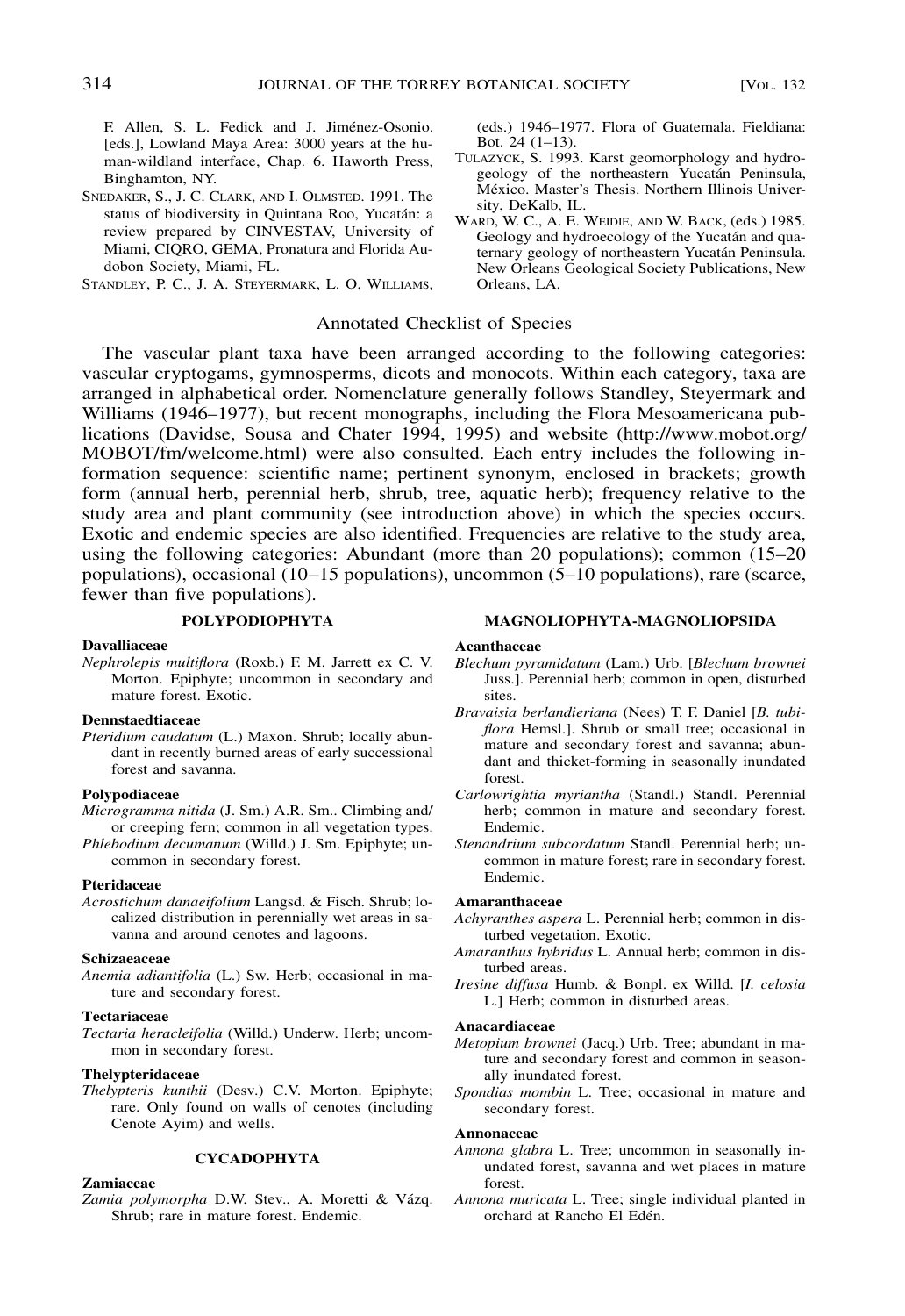- *Malmea depressa* (Baill.) R.E. Fr. Tree; uncommon in mature and secondary forest.
- *Sapranthus campechianus* (HBK) Standl. Shrub/tree; uncommon in mature and secondary forest.

#### **Apiaceae**

*Centella asiatica* (L.) Urb. Semi-aquatic perennial herb; abundant in savanna/wetlands.

# **Apocynaceae**

- *Catharanthus roseus* (L.) G. Don. Herb; persistent in abandoned garden of Rancho El Edén. Exotic.
- *Echites umbellata* Jacq. Liana; common in secondary forest.
- *Mandevilla subsagittata* (Ruiz & Pav.) Woodson. Liana; common in secondary forest.
- Pentalinon andrieuxii (Müll. Arg.) Hansen & Wunderlin. [*Urechites andrieuxii* Müll. Arg.]. Liana; common in secondary forest.
- *Plumeria obtusa* L. Tree; occasional in mature and secondary forest.
- *Thevetia gaumeri* Hemsl. Tree; common in secondary forest.
- *Thevetia peruviana* (Pers.) K. Schum. Tree; occasional in secondary forest.

# **Araliaceae**

*Dendropanax arboreus* (L.) Decne. & Planch. Tree; occasional in mature and secondary forest.

# **Asclepiadaceae**

- *Asclepias curassavica* L. Perennial herb; uncommon in open, disturbed sites.
- *Cynanchum schlechtendalii (Decne.) Standl. & Steyerm.* [*Metastelma schlechtendalii* (Decne.) Standl. & Steyerm.] Perennial vine; very common in early successional vegetation and along road sides.

*Gonolobus* sp. Perennial vine; in secondary forest.

- *Matelea belizensis* (Lundell & Standl.) Woodson. Perennial vine; common in secondary forest. Endemic.
- *Sarcostemma bilobum* Hook. & Arn. Perennial vine; uncommon in older stands of secondary forest.

#### **Asteraceae**

- *Acmella filipes* (Greenm.) R. K Jansen var. *filipes*. Annual herb; common in open, disturbed sites. Endemic.
- *Acmella oppositifolia* (Lam.) R. K. Jansen var. *oppositifolia*. Herb; common in open, disturbed sites.
- *Acmella radicans* (Jacq.) R. K. Jansen var. *radicans*. Herb; common in open, disturbed sites.
- *Ageratum gaumeri* B. L. Rob. Herb; common in open, disturbed sites; also found in the wetlands. Endemic.

*Archibaccharis* sp. Shrub; in secondary forest.

- *Calea jamaicensis* (L.) L. Shrub; rare in open, disturbed sites around Rancho El Edén.
- *Cirsium mexicanum* DC. Herb; rare in open, disturbed sites.
- *Chromolaena odorata* (L.) R. M. King & H. Rob. [*Eupatorium odoratum* L.] Shrub; common in open, disturbed sites.
- *Erechtites hieraciifolius* (L.) Raf. ex DC. Herb; common in open, disturbed sites. Exotic.
- *Fleischmannia guatemalensis* R. M. King & H. Rob. Herb; abundant in open, disturbed sites, especially along roadsides.
- *Fleischmannia pycnocephala* (Less.) R. M. King & H. Rob. Herb; common in open, disturbed sites.
- *Isocarpha oppositifolia* (L.) Cass. Herb; uncommon in open, disturbed sites.
- *Koanophyllon albicaule* (Sch. Bip. ex Klatt) R. M. King & H. Rob. [*Eupatorium albicaule* Sch. Bip. ex Klatt.]. Shrub; in clearings in the mature and secondary forest.
- *Mikania micrantha* Kunth. Vine; common in mature and secondary forest.
- *Neurolaena lobata* (L.) Cass. Herb; in open, disturbed sites.
- *Parthenium hysterophorus* L. Herb; abundant along roadsides.
- *Pluchea carolinensis* (Jacq.) G. Don. Shrub; uncommon along edges of savanna.
- *Pluchea odorata* (L.) Cass. [*Pluchea purpurascens* of Britton & Millsp., not DC. 1836]. Herb; abundant in wetlands/savanna.
- *Porophyllum punctatum* (Mill.) S. F. Blake. Subshrub; abundant along roadsides and in cleared areas.
- *Pseudogynoxys chenopodioides* (Kunth) Cabrera. Vine; persistent in old garden at Rancho El Edén. Exotic.
- *Verbesina gigantea* Jacq. Large herb; along roadsides and other open, disturbed sites.
- *Vernonia canescens* Kunth. Shrub; common in early successional areas.
- *Viguiera dentata* (Cav.) Spreng. Shrub; locally abundant in open, disturbed sites.
- *Wedelia scabra* (Cav.) B. L. Turner. Perennial herb; common in open, disturbed sites.
- *Wedelia trilobata* (L.) Hitchc. Creeping perennial herb; common in open, disturbed sites.

# **Bignoniaceae**

- *Crescentia cujete* L. Tree; common in savanna.
- *Cydista potosina* (K. Schum. & Loes.) Loes. Liana; common in secondary forest and mature forest.
- *Stizophyllum riparium* (Kunth) Sandwith. Liana; occasional in secondary forest and mature forest.
- *Tabebuia chrysantha* (Jacq.) G. Nicholson. Tree; occasional in secondary forest.

#### **Bixaceae**

*Bixa orellana* L. var. *urucurana* (Willd.) Kuntze ex Pilg. Shrub; one individual found in old garden of Rancho El Edén.

## **Bombacaceae**

- *Ceiba pentandra* (L.) Gaertn. Tree; rare in mature forest (also planted in experimental plots).
- *Pseudobombax ellipticum* (Kunth) Dugand. Tree; several individuals in abandoned gardens at Rancho El Edén.

# **Boraginaceae**

- *Bourreria pulchra* (Millsp.) Millsp. Tree; common in mature and secondary forest. Endemic.
- *Cordia dodecandra* A. DC. Tree; planted along road to greenhouse.
- *Heliotropium angiospermum* Murray . Subshrub; common in savanna.
- *Heliotropium ternatum* Vahl. Subshrub; common in open, disturbed sites.

# **Burmanniaceae**

*Gymnosiphon* aff. *divaricatus* (Benth.) Benth. & Hook. f. Saprophytic herb; uncommon but present in all forest types.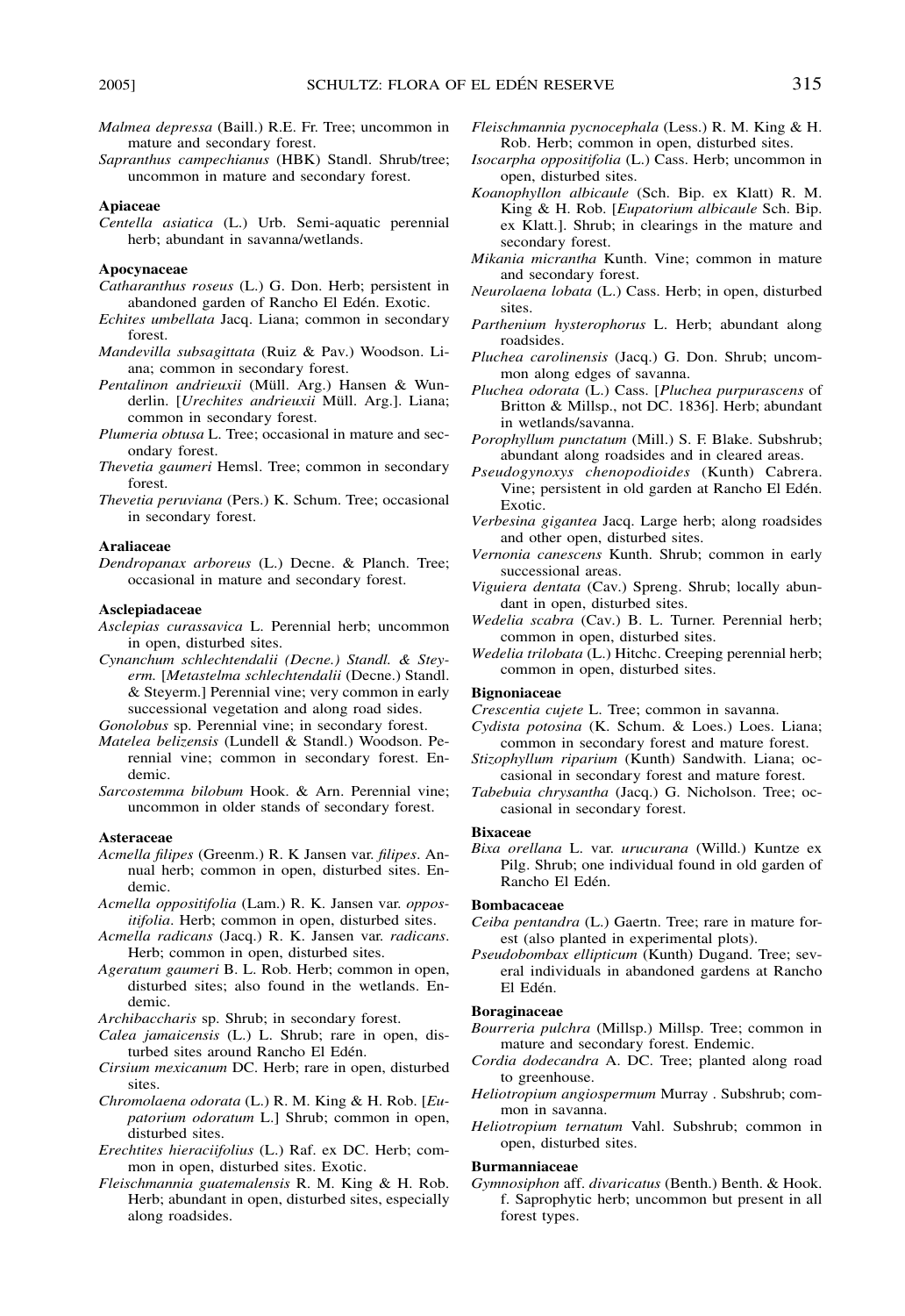# **Burseraceae**

- *Bursera simaruba* (L.) Sarg. Tree; abundant in mature and secondary forest.
- *Protium copal* (Schltdl. & Cham.) Engl. Tree; uncommon in secondary forest.

# **Cactaceae**

- *Epiphyllum strictum* (Lem.) Britton & Rose. Climbing succulent; common in seasonally inundated forest; occasional in other forest types.
- *Nopalea cochenillifera* (L.) Salm Dyck. Shrub; cultivated at Rancho El Edén.
- *Selenicereus donkelaari* (Salm-Dyck) Britton & Rose. Climbing succulent; common in seasonally inundated forest and savanna; occasional in mature and secondary forest. Endemic.
- *Selenicereus testudo* (Karw. ex Zucc.) Buxb. Climbing succulent; common in seasonally inundated forest and savanna.

# **Caricaceae**

*Carica papaya* L. Small tree; common along roadsides and open, disturbed sites.

# **Celastraceae**

- *Crossopetalum gaumeri* (Loes.) Lundell [*Rhacoma gaumeri* (Loes.) Standl.]. Small shrub; common in understory of seasonally inundated forest.
- *Crossopetalum puberulum* (Lundell) Lundell. Small shrub; occasional in understory of seasonally inundated forest.
- *Crossopetalum rhacoma* Crantz. Small shrub; occasional in understory of seasonally inundated forest.

### **Clusiaceae**

*Clusia flava* Jacq. Tree; sometimes epiphytic; occasional in seasonally inundated forest and mature and secondary forest.

# **Convolvulceae**

- *Evolvulus alsinoides* (L.) L. Annual vine; common in open areas of wetlands, seasonally inundated forest and along roadsides.
- *Ipomoea crinicalyx* S. Moore. Vine; common in open, disturbed sites.
- *Ipomoea indica* (Burm.) Merr. Vine; occasional along roadsides.
- *Ipomoea sagittata* Poir.. Vine; common in wetlands and savanna.
- *Ipomoea tuxtlensis* House. Vine; common in open, disturbed sites.
- *Jacquemontia pentantha* (Jacq.) G. Don. Vine; occasional in all vegetation types.
- *Jacquemontia verticillata* (L.) Urb. Vine; common in secondary vegetation.
- *Merremia umbellata* (L.) Hallier f. Vine; common in open, disturbed sites.
- *Turbina corymbosa* (L.) Raf. Vine; common in open, disturbed sites.

# **Cucurbitaceae**

- *Cayaponia racemosa* (Mill.) Cogn. Perennial vine; common in open, disturbed sites
- *Cionosicys excisus* (Griseb.) C. Jeffrey. Perennial vine; common in open, disturbed sites
- *Melothria pendula* L. Annual vine; common in open, disturbed sites

#### **Ebenaceae**

- *Diospyros cuneata* Standl. Tree; abundant in mature and secondary forest.
- *Diospyros verae*-*crucis* (Standl.) Standl. Tree; abundant in mature and secondary forest

# **Erythroxylaceae**

- *Erythroxylum confusum* Britton. Tree; abundant in seasonally inundated forest.
- *Erythroxylum rotundifolium* Lunan. Tree; occasional in seasonally inundated forest, mature and secondary forest.

#### **Euphorbiaceae**

- *Acalypha pseudalopecuroides* Pax. Annual herb; common in open, disturbed sites.
- *Astrocasia tremula* (Griseb.) G. L. Webster. Tree; uncommon in forest.
- *Cnidoscolus souzae* McVaugh. Shrub; common in early successional areas and disturbed sites. Endemic.
- *Croton arboreus* Millsp. Tree; common in seasonally inundated forest.
- *Croton glabellus* L. Tree; common in secondary forest.
- *Croton glandulosepalus* Millsp. Shrub; occasional in secondary forest.
- *Croton reflexifolius* Kunth. Tree; abundant in secondary forest.
- *Croton* aff. *cortesianus* Kunth. Shrub; rare in secondary forest.
- *Drypetes lateriflora* (Sw.) Krug & Urb. Tree; common in secondary and mature forest.
- *Euphorbia hirta* L. Annual herb; common in open, disturbed sites.
- *Euphorbia hypericifolia* L. [*Chamaesyce hypericifolia* (L.) Millsp.]. Annual herb; common in open, disturbed sites.
- *Gymnanthes lucida* Sw. Tree; occasional in secondary and mature forest.
- *Jatropha curcas* L. Tree; common in secondary forest.
- *Jatropha gaumeri* Greenm. Tree; common in secondary forest. Endemic.
- *Pedilanthus* sp. Rare succulent shrub in mature forest.
- *Phyllanthus amarus* Schumach. & Thonn. Herb; common in open, disturbed sites.
- *Sebastiania adenophora* Pax & K. Hoffm. Tree; common in secondary forest. Endemic.

#### **Fabaceae**

- *Acacia cedilloi* L. Rico. Small tree/shrub; common in secondary forest. Endemic.
- *Acacia collinsii* Saff. Small tree/shrub; common in secondary forest, especially along roads and in disturbed sites.
- *Acacia cornigera* (L.) Willd. Small tree/shrub; occasional in secondary forest.
- *Acacia dolichostachya* S. F. Blake. Tree; occasional in mature forest. Endemic.
- *Acacia pennatula* (Schltdl. & Cham.). Benth. Tree; uncommon in secondary forest.
- *Albizia tomentosa* (Micheli) Standl. Tree; common in secondary forest.
- *Ateleia gummifera* (Bertero ex DC.) D. Dietr. [*Ateleia cubensis* Griseb.] Tree; occasional in secondary forest and in seasonally inundated forest.
- *Bauhinia divaricata* L. Tree; occasional in secondary forest.
- *Bauhinia jenningsii* P. Wilson. Climbing shrub; common in secondary forest.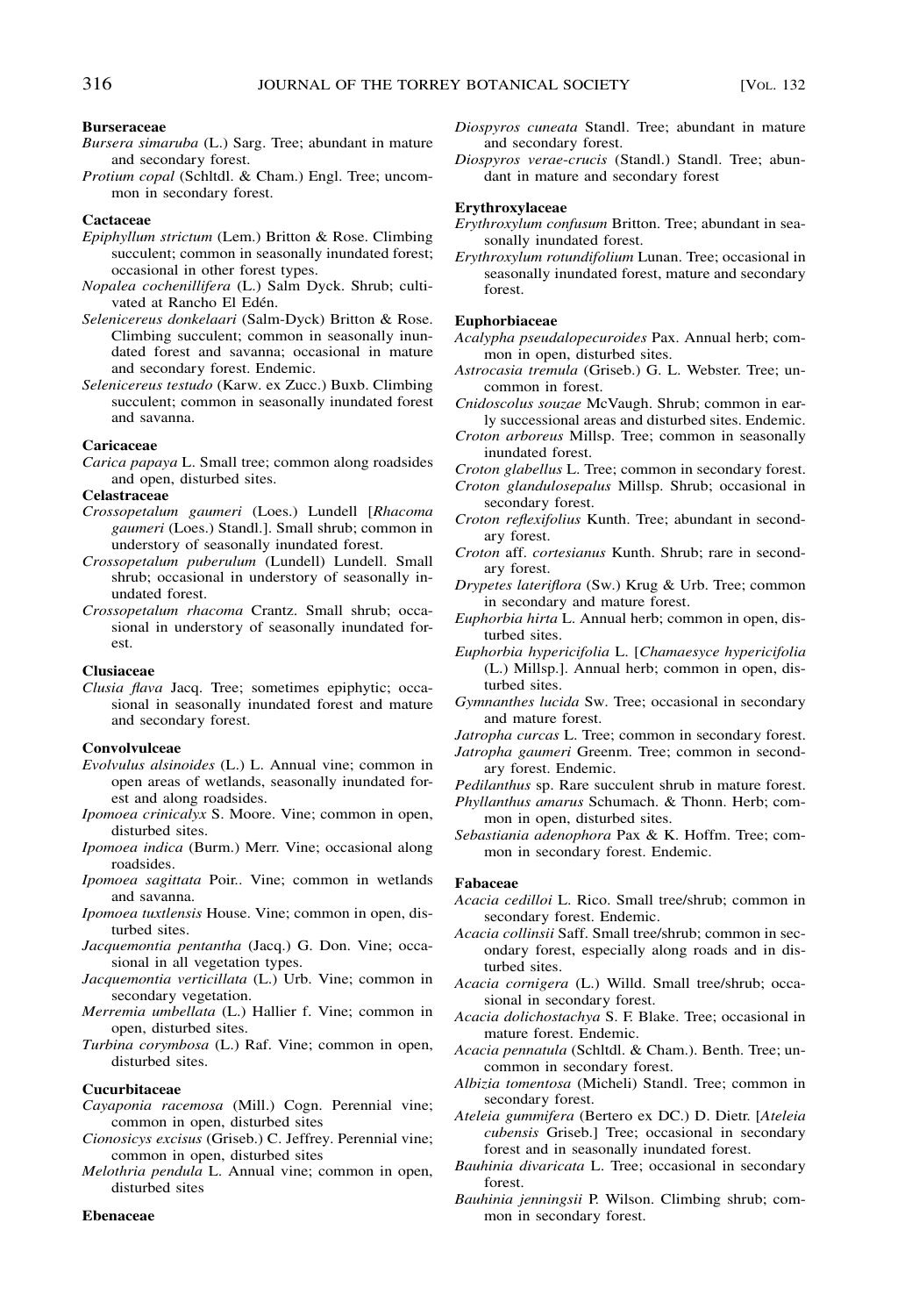- *Caesalpinia gaumeri* Greenm. Tree; common in secondary and mature forest.
- *Caesalpinia platyloba* S. Watson. Tree; occasional in secondary forest.
- *Caesalpinia violacea* (Mill.) Standl. Tree; uncommon in secondary forest.
- *Caesalpinia yucatanensis* Greenm. Tree; common in secondary forest. Endemic.
- *Canavalia villosa* Benth. Liana; locally abundant in open, disturbed sites.
- *Centrosema pubescens* Benth. Perennial vine; common in open, disturbed sites areas.
- *Centrosema virginianum* (L.) Benth. Perennial vine; common in open, disturbed sites.
- *Chamaecrista glandulosa* (L.) Greene var. *flavicoma* (Kunth) Irwin & Barneby. Shrub; common in secondary forest and occasional in seasonally inundated forest.
- *Coursetia caribaea* (Jacq.) Lavin var. *caribaea*. Subshrub; common in open, disturbed sites.
- *Crotalaria pumila* Ortega. Annual herb; common in open, disturbed sites.
- *Dalbergia glabra* (Mill.) Standl. Small tree; common in secondary forest; occasional in seasonally inundated forest.
- *Desmodium incanum* DC. Herb; common in open, disturbed sites.
- *Diphysa carthagenensis* Jacq. Shrub; common in secondary forest.
- *Erythrina standleyana* Krukoff. Tree; occasional in secondary forest.
- *Galactia striata* (Jacq.) Urb. Perennial vine; common in open, disturbed sites.
- *Haematoxylum campechianum* L. Tree; abundant in seasonally inundated forest; occasional in other forest types.
- *Havardia albicans* (Kunth) Britton & Rose. Tree; common in all forest types. Endemic.
- *Indigofera trita* L. f. Trailing herb; uncommon in open, disturbed sites.
- *Lonchocarpus guatemalensis* Benth. Tree; common in secondary forest.
- *Lonchocarpus rugosus* Benth. Tree; common in secondary forest.
- *Lonchocarpus xuul* Lundell. Tree; common in secondary forest.
- *Lonchocarpus yucatanensis* Pittier. Tree; common in secondary forest. Endemic.
- *Lysiloma latisiliquum* (L.) Benth. Tree; abundant in mature and secondary forest.
- *Mimosa bahamensis* Benth. Tree; occasional in secondary forest and in seasonally inundated forest.
- *Mimosa pudica* L. Perennial herb; common in open, disturbed sites. Exotic.
- *Phaseolus lunatus* L. Annual vine; common in open, disturbed sites.
- *Piscidia piscipula* (L.) Sarg. Tree; common in secondary forest.
- *Pithecellobium platylobum* (Bertero ex DC.) Urb. Small tree; uncommon in mature forest.
- *Platymiscium yucatanum* Standl. Tree; common in mature forest. Endemic.
- *Rhynchosia longiracemosa* M. Martens & Galeotti. Vine; common in open, disturbed sites.
- *Rhynchosia minima* (L.) DC. Vine; common in open, disturbed sites. Introduced.
- *Senna occidentalis* (L.) Link. Shrub; uncommon in secondary forest.
- *Swartzia cubensis* (Britton & P. Wilson) Standl. Tree; common in secondary forest.
- *Tamarindus indica* L. Tree; persisting in abandoned orchard at Rancho El Edén. Exotic (cultivated).
- Vigna candida (Vell.) Maréchal, Mascherpa & Stainier. Climbing herb; in open open, disturbed sites.
- *Zygia cognata* (Schltdl.) Britton & Rose [*Pithecellobium stevensonii* (Standl.) Standl. & Steyerm.]. Tree; occasional in mature and secondary forest.
- *Zygia conzattii* (Standl.) Britton & Rose. [*Pithecellobium recordii* (Britton & Rose) Standl.] Small tree; occasional in secondary forest.

# **Flacourtiaceae**

- *Casearia corymbosa* Kunth. Tree; uncommon in mature forest.
- *Casearia sylvestris* Sw. Tree; uncommon in secondary forest.
- *Laetia thamnia* L. Tree; common in mature and secondary forest.
- *Samyda yucatanensis* Standl. Small tree; occasional in secondary forest. Endemic.
- *Xylosma flexuosa* (Kunth) Hemsl. Shrub; common in seasonally inundated forest.
- *Zuelania guidonia* (Sw.) Britton & Millsp. Tree; common in mature and secondary forest.

# **Gentianaceae**

*Lisianthius* sp. Herb.

# **Hippocrateaceae**

- *Hippocratea celastroides* Kunth. Tree; common in seasonally inundated forest and secondary forest.
- *Hippocratea excelsa* Kunth. [*Hemiangium excelsum* A. C. Smith]. Tree; occasional in secondary forest.

#### **Lamiaceae**

- *Hyptis pectinata* (L.) Poit. Herb; common in open, disturbed sites and along roadsides.
- *Leonurus japonicus* Houtt. Herb; only observed in abandoned garden of Rancho El Edén. Exotic.
- *Ocimum micranthum* Willd. Herb; common in open, disturbed sites and along roadsides.
- *Salvia misella* Kunth. Herb; common in open, disturbed sites and along roadsides.

# **Lauraceae**

- *Cassytha filiformis* L. Parasitic vine; common in savanna on *Cladium jamaicense* and small shrubs.
- *Nectandra coriacea* (Sw.) Griseb. Tree; abundant in mature and secondary forest.

#### **Lentibulariaceae**

*Utricularia gibba* L. Aquatic herb; common in water bodies.

# **Loganiaceae**

- *Mitreola petiolata* (J. F. Gmel.) Torr. & A. Gray. [*Cynoctonum mitreola* (L.) Britton.]. Herb; occasional in wet places.
- *Spigelia anthelmia* L. Herb; uncommon in open, disturbed sites.

#### **Loranthaceae**

- *Psittacanthus calyculatus* (DC.) G. Don. Hemiparasitic shrub; common in seasonally inundated forest and secondary forest.
- *Psittacanthus mayanus* Standl. & Steyerm. Hemipar-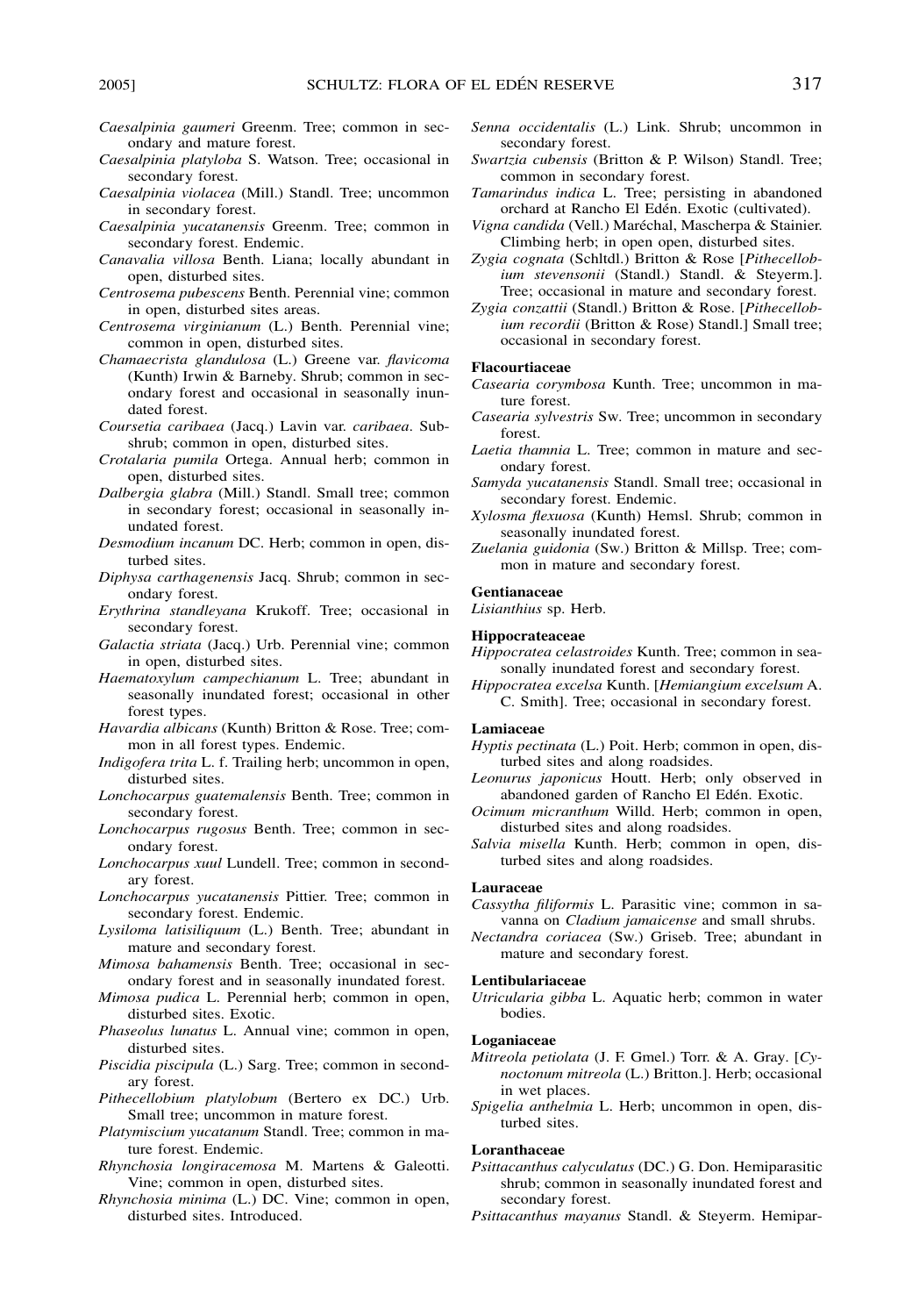asitic shrub; occasional in secondary forest. Voucher found growing on *Byrsonima bucidifolia*.

*Struthanthus cassythoides* Millsp. ex Standl. Hemiparasitic vine; occasional in mature and secondary forest. Voucher found growing on *Gymnopodium floribundum*.

# **Lythraceae**

*Cuphea gaumeri* Koehne. Herb; abundant in open areas of seasonally inundated forest and savanna. Endemic.

# **Malpighiaceae**

- *Bunchosia lindeniana* A. Juss. Tree; common in mature forest.
- *Bunchosia swartziana* Griseb. var. *yucatanensis* Nied. Tree; common in secondary forest.
- *Byrsonima bucidaefolia* Standl. Tree; abundant in seasonally inundated forest; occasional in other forest types. Endemic.
- *Heteropterys brachiata* (L.) DC. Liana; uncommon in secondary forest.
- *Malpighia glabra* L. [*Malpighia punicifolia* L.] Tree or shrub; occasional in secondary and mature forest.

# **Malvaceae**

*Abutilon permolle* (Willd.) Sweet. Herb; abundant in frequently open, disturbed sites.

- *Anoda acerifolia* Cav. Herb; abundant in frequently open, disturbed sites.
- *Hampea trilobata* Standl. Small tree; occasional in mature and secondary forest. Endemic.
- *Malvaviscus arboreus* Cav. var. *arboreus*. Small tree; occasional in secondary forest.
- *Sida acuta* Burm. f. Weak perennial herb; common along roadsides.
- *Sida rhombifolia* L. Subshrub; common along roadsides.

# **Meliaceae**

*Cedrela odorata* L. [*Cedrela mexicana* M. Roem.] Tree; uncommon in mature forest (also planted in experimental plots).

*Trichilia hirta* L. Tree; uncommon in mature forest.

*Trichilia minutiflora* Standl. Tree; uncommon in secondary and mature forest. Endemic.

## **Menispermaceae**

- *Cissampelos pareira* L. Vine; occasional in secondary forest.
- *Hyperbaena mexicana* Miers. Tree; abundant in mature forest.

### **Menyanthaceae**

*Nymphoides indica* (L.) Kuntze. Aquatic herb; common in water bodies.

#### **Moraceae**

- *Brosimum alicastrum* Sw. Tree; locally abundant in mature forest.
- *Cecropia peltata* L. Tree; occasional in secondary forest.
- *Maclura tinctoria* (L.) D. Don ex Steud. [*Chlorophora tinctoria* (L.) Gaud.]. Tree; occasional in mature forest.
- *Ficus cotinifolia* Kunth. Tree (sometimes epiphyte/ strangler); occasional in all forest types.

*Ficus maxima* Mill. Tree (sometimes epiphyte/stran-

gler); occasional in seasonally inundated forest and mature forest.

- *Ficus ovalis* (Liebm.) Miq. Tree; abundant in mature and secondary forest.
- *Ficus pertusa* L.f. Tree; occasional in mature and secondary forest.
- *Trophis racemosa* (L.) Urb. Tree; occasional in secondary forest.

# **Myricaceae**

*Myrica cerifera* L. Shrub; locally abundant in seasonally inundated forest.

#### **Myrsinaceae**

- *Ardisia escallonioides* Schltdl. & Cham. Tree; occasional in seasonally inundated forest and secondary forest.
- Parathesis cubana (A.DC.) Molinet & M. Gómez. Tree; occasional in seasonally inundated forest.

# **Myrtaceae**

- *Calyptranthes millspaughii* Urb. Tree; occasional in seasonally inundated forest.
- *Eugenia acapulcensis* Steud. Tree; common in mature and secondary forest.
- *Eugenia axillaris* (Sw.) Willd. Tree; abundant in seasonally inundated forest.
- *Eugenia buxifolia* (Sw.) Willd. [*E. mayana* Standl.] Small tree; abundant in seasonally inundated forest.
- *Eugenia capuli* (Schltdl. & Cham.) Hook. & Arn. Small tree; common in seasonally inundated forest; occasional in other forest types.
- *Eugenia winzerlingii* Standl. Tree; abundant in seasonally inundated forest. Endemic.
- *Eugenia yucatanensis* Standl. Tree; common in secondary forest. Endemic.
- *Myrcianthes fragrans* (Sw.) McVaugh Tree; occasional in seasonally inundated forest and secondary forest.
- *Psidium sartorianum* (O. Berg) Nied. Tree; abundant in seasonally inundated forest and secondary forest.

#### **Nyctaginaceae**

- *Guapira linearibracteata* (Heimerl) Lundell [*Torrubia linearibracteata* (Heimerl) Standl.] Small tree; occasional in secondary forest.
- *Neea psychotrioides* Donn. Sm. Tree; common in mature and secondary forest.
- *Pisonia aculeata* L. Climbing shrub; occasional in secondary forest.

#### **Nymphaeaceae**

*Nymphaea ampla* (Salisb.) DC. Aquatic herb. Common in permanent water bodies.

#### **Ochnaceae**

*Ouratea lucens* (Kunth) Engl. Shrub; occasional in seasonally inundated forest and savanna.

#### **Olacaceae**

*Schoepfia schreberi* J.F. Gmel. Shrub; common in mature forest.

# **Onagraceae**

*Ludwigia octovalvis* (Jacq.) P. H. Raven. Decumbent herb; banks of water bodies.

#### **Papaveraceae**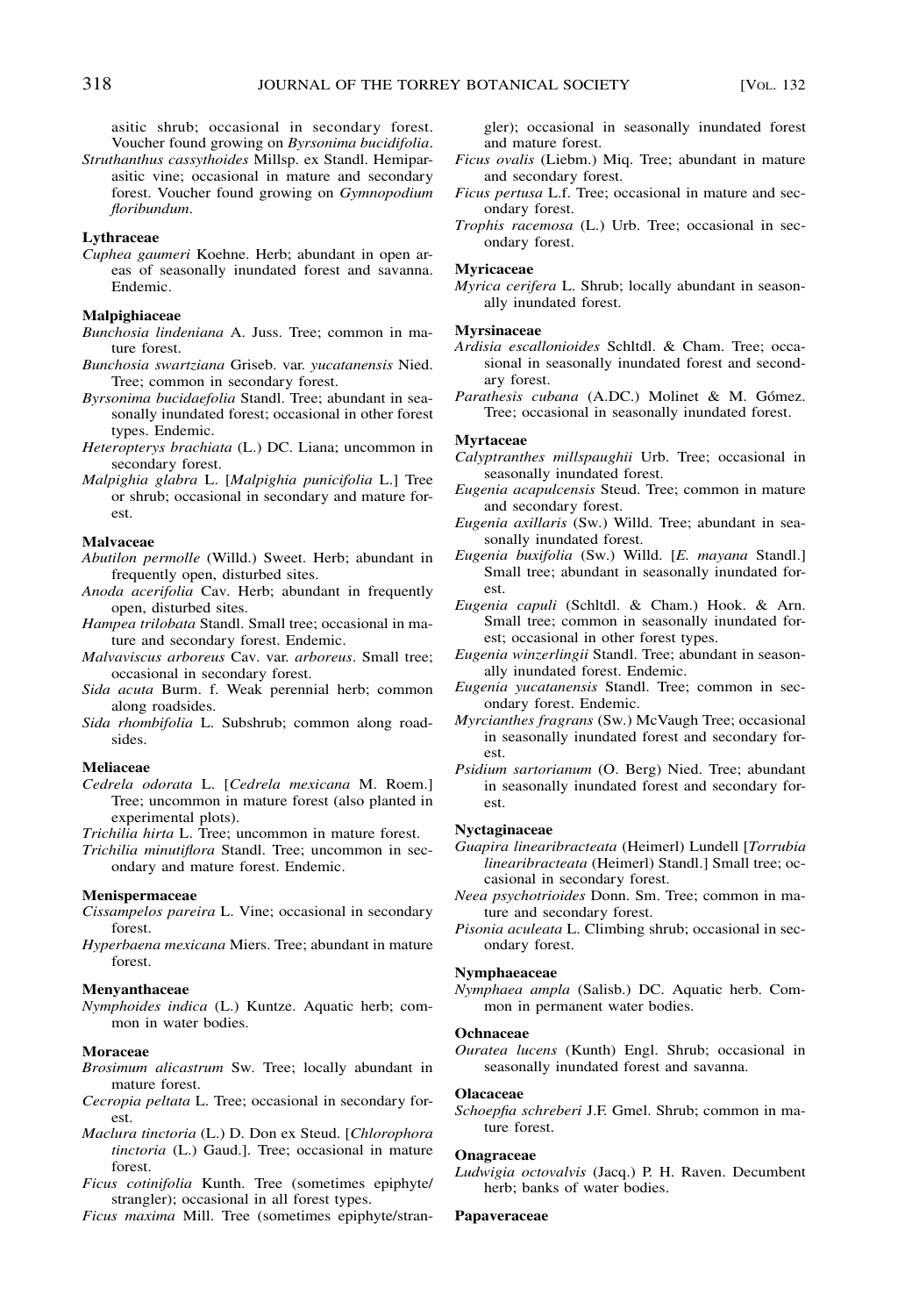*Argemone mexicana* L. Herb; uncommon in open, disturbed sites.

# **Passifloraceae**

*Passiflora ciliata* Aiton.. Perennial vine; common in secondary forest.

# **Phytolaccaceae**

- *Phytolacca icosandra* L. Herb; uncommon in open, disturbed sites.
- *Rivina humilis* L. Perennial herb; uncommon in open, disturbed sites.

# **Piperaceae**

- *Piper auritum* Kunth. Shrub; in garden at Rancho El Edén.
- *Piper psilorhachis* C. DC. Small shrub; common in mature and secondary forest.
- *Piper yucatanense* C. DC. Small shrub; common in mature and secondary forest.

# **Polygalaceae**

- *Polygala jamaicensis* Chodat. Tree; occasional in secondary forest.
- *Polygala grandiflora* Walter var. *angustifolia* Torr. & A. Gray. Herb; occasional in open areas of seasonally inundated forest.
- *Securidaca diversifolia* (L.) S. F. Blake. Liana; occasional in secondary forest.

# **Polygonaceae**

- *Coccoloba acapulcensis* Standl. Tree; occasional in secondary forest.
- *Coccoloba cozumelensis* Hemsl. Tree; common in the secondary forest, occasional in seasonally inundated forest. Endemic.
- *Coccoloba diversifolia* Jacq. Tree; common in all forest types.
- *Coccoloba reflexiflora* Standl. Tree; common in secondary forest. Endemic.
- *Coccoloba spicata* Lundell. Tree; occasional in early secondary forest. Endemic.
- *Gymnopodium floribundum* Rolfe. Tree; common in all forest types.
- *Neomillspaughia emarginata* (H. Gross) S. F. Blake. Tree; uncommon in mature forest. Endemic.
- *Polygonum hydropiperoides* Michx. Perennial herb, often creeping; banks of water bodies.

# **Portulacaceae**

- *Portulaca oleracea* L. Herb; common in open, disturbed sites. Exotic.
- *Portulaca pilosa* L. Herb; common in open, disturbed sites.

# **Ranunculaceae**

*Clematis dioica* L. Liana; uncommon in mature forest.

# **Rhamnaceae**

- *Colubrina greggii* S. Watson ssp. *yucatanensis* M. C. Johnst. Shrub; common in the secondary and mature forests. Endemic.
- *Gouania lupuloides* (L.) Urb. Liana; uncommon in mature and secondary forest.
- *Krugiodendron ferreum* (Vahl) Urb. Tree; common in mature and secondary forest.
- *Ziziphus yucatanensis* Standl. Shrub; occasional in seasonally inundated forest. Endemic.

# **Rubiaceae**

- *Chiococca alba* (L.) Hitchc. Small tree; abundant in secondary forest.
- *Exostema caribaeum* (Jacq.) Roem. & Schult. Shrub; uncommon in secondary forest.
- *Exostema mexicanum* A. Gray. Tree; rare in mature forest.
- *Guettarda combsii* Urb. Tree; common in mature and secondary forest.
- *Guettarda elliptica* Sw. Tree; common in mature forest.
- *Guettarda gaumeri* Standl. Tree; common in mature forest. Endemic.
- *Hamelia patens* Jacq. Shrub; common in secondary forest.
- *Hintonia octomera* (Hemsl.) Bullock. Liana; uncommon in secondary forest. Endemic.
- *Machaonia lindeniana* Baill. Shrub; common in secondary forest. Endemic.
- *Morinda royoc* L. Small shrub; occasional in seasonally inundated forest.
- *Psychotria costivenia* Griseb. var. costivenia. Shrub; uncommon in mature forest.
- *Psychotria nervosa* Sw. Shrub; abundant in mature and secondary forest.
- *Psychotria pubescens* Sw. Shrub; abundant in mature and secondary forest.
- *Randia aculeata* L. Shrub; abundant in understory of secondary forest.
- *Spermacoce verticillata* L. Perennial herb; common in seasonally inundated forest and drier areas of savanna.

# **Rutaceae**

- *Casimiroa tetrameria* Millsp. Tree; common in secondary forest.
- *Citrus aurantifolia* (Christm.) Swingle. Tree; persisting in abandoned orchard at Rancho El Edén. Exotic.
- *Esenbeckia berlandieri* Baill. ex Hemsl. ssp. *berlandieri*. Tree; common in secondary forest.
- *Esenbeckia pentaphylla* (Macfad.) Griseb. Tree; common in secondary forest.
- *Zanthoxylum caribaeum* Lam. Tree; common in both secondary and mature forest.

# **Sapindaceae**

- *Allophylus cominia* (L.) Sw. Tree; common in mature and secondary forest.
- *Cupania glabra* Sw. Tree; occasional in mature forest.
- *Exothea diphylla* (Standl.) Lundell [*Talisia diphylla* Standl.]. Tree; common in secondary and mature forest. Endemic.
- *Paullinia cururu* L. Liana; common in secondary forest.
- *Paullinia fuscescens* Kunth. Liana; common in secondary forest.
- *Paullinia sessiliflora* Radkl. Liana; common in secondary forest.
- *Sapindus saponaria* L. Tree; uncommon in secondary forest.
- *Serjania yucatanensis* Standl. Liana; common in secondary forest. Endemic.
- *Talisia oliviformis* (Kunth) Radlk. Tree; uncommon in mature forest.
- *Thouinia paucidentata* Radlk. Tree; occasional in mature forest. Endemic.

# **Sapotaceae**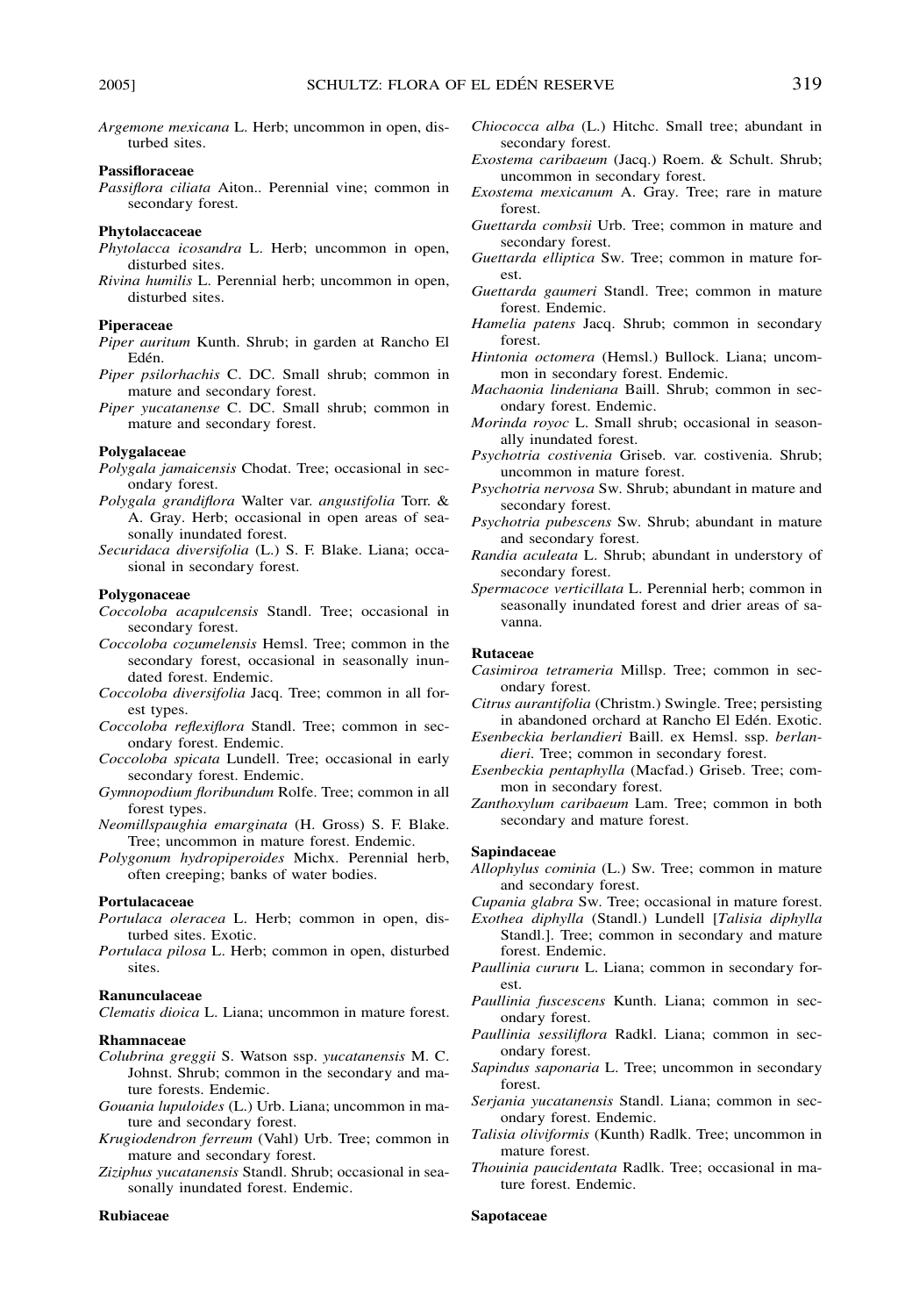- *Chrysophyllum cainito* L. Tree; common in mature and secondary forest.
- *Chrysophyllum mexicanum* Brandegee ex Standl. Tree; common in mature and secondary forest.
- *Manilkara zapota* (L.) P. Royen. Tree; abundant in all forest types.
- *Pouteria campechiana* (Kunth) Baehni. Tree; uncommon in mature forest.
- *Pouteria reticulata* (Engler) Eyma ssp. *reticulata* [*Pouteria unilocularis* (J. D. Smith) Baehni]. Tree; occasional in mature forest.
- *Sideroxylon celastrinum* (Kunth.) T. D. Penn. Shrub; common in seasonally inundated forest
- *Sideroxylon obtusifolium* (Humb. ex Roem. & Schult.) T.D. Penn. ssp. *buxifolium* (Roem. & Schult.) T. D. Penn. Tree; in mature and secondary forest. *Sideroxylon persimile* (Hemsl.) Penn. ssp. *persimile* [*Bumelia persimilis* Hemsl.] Tree; common in mature and secondary forest.
- *Sideroxylon salicifolium* (L.) Lam. Tree; abundant in mature and secondary forest.

#### **Scrophulariaceae**

- *Angelonia angustifolia* Benth. Herb; uncommon in disturbed, open areas.
- *Bacopa monnieri* (L.) Wettst . Perennial herb; common in savanna.

*Buchnera pusilla* Kunth. Herb; uncommon in savanna.

*Mecardonia procumbens* (Mill.) Small. Small herb; common in open, disturbed sites.

- *Russelia floribunda* Kunth. Shrub; common in disturbed areas.
- *Russelia sarmentosa* Jacq. Shrub; common in disturbed areas.
- *Stemodia durantifolia* (L.) Sw. Herb; uncommon in disturbed, open areas.

# **Simaroubaceae**

- *Alvaradoa amorphoides* Liebm. Tree; common along roadsides.
- *Picramnia antidesma* Sw. Shrub; occasional in mature and secondary forest.

# **Solanaceae**

*Capsicum annuum* L. var. *glabriusculum* (Dunal). Heiser & Pickersgill. Shrub; uncommon in open, disturbed sites

*Lycianthes* sp. Shrub; occasional along roadsides.

- *Solanum donianum* Walp. Shrub; abundant in savanna; occasional in seasonally inundated forest.
- *Solanum erianthum* D. Don. Shrub; occasional in disturbed areas. Exotic.
- *Solanum americanum* Mill. Annual herb; occasional in open, disturbed sites. Exotic.
- *Solanum torvum* Sw. Shrub; uncommon in open, disturbed sites.

# **Sterculiaceae**

*Guazuma ulmifolia* Lam. Tree; occasional in mature and secondary forest.

- *Helicteres baruensis* Jacq. Tree; uncommon in mature forest.
- *Melochia pyramidata* L. Shrub; abundant in open, disturbed sites.
- *Waltheria indica* L. Perennial herb; abundant in open, disturbed sites.

#### **Theophrastaceae**

*Jacquinia macrocarpa* Cav. ssp. *macrocarpa* [*J. au-*

*rantiaca* Ait.] Shrub; common in seasonally inundated forest and savanna; occasional in other forest types.

# **Thymelaeaceae**

*Daphnopsis americana* (Mill.) J.R. Johnst. Small tree; occasional in secondary forest.

#### **Tiliaceae**

- *Corchorus siliquosus* L. Perennial herb; common in open, disturbed sites. Exotic.
- *Heliocarpus mexicanus* (Turcz.) Sprague. Small tree; occasional in secondary forest.
- *Luehea candida* (DC.) Mart. Tree; occasional in secondary forest.
- *Triumfetta semitriloba* Jacq. Small tree; occasional in secondary forest.

#### **Ulmaceae**

*Trema micrantha* (L.) Blume. Tree; uncommon in secondary forest.

#### **Urticaceae**

*Pilea microphylla* (L.) Liebm. Annual herb; occasional in disturbed, open areas.

#### **Verbenaceae**

- *Callicarpa acuminata* Kunth. Shrub/small tree; common secondary forest.
- *Citharexylum hexangulare* Greenm. Tree; common in secondary forest.
- *Citharexylum schottii* Greenm. Tree; common in secondary forest.
- *Duranta repens* L. Tree; common in secondary forest.

*Lantana camara* L. Shrub; common in disturbed areas.

- *Lippia nodiflora* (L.) Michx. Creeping perennial herb; common in open areas of seasonally inundated forest and in savanna.
- *Lippia stoechadifolia* (L.) Kunth. Creeping perennial herb; common in open areas of seasonally inundated forest and in savanna.
- *Petrea volubilis* L. Liana; uncommon in secondary forest.
- *Priva lappulacea* (L.) Pers. Herb; common in open, disturbed areas.
- *Rehdera trinervis* (S. F. Blake) Moldenke. Tree; common in secondary forest.
- *Stachytarpheta jamaicensis* (L.) Vahl. Shrub; common in open, disturbed sites.
- *Stachytarpheta miniacea* Moldenke. Shrub; common in secondary forest.
- *Vitex gaumeri* Greenm. Tree; abundant in mature and secondary forest.

#### **Vitaceae**

- *Cissus gossypiifolia* Standl. Liana; uncommon in secondary forest.
- *Cissus rhombifolia* Vahl. Liana; uncommon in secondary forest.
- *Cissus verticillata* (L.) Nicolson & C.E. Jarvis. [*C. sicyoides* L.] Liana; common in secondary forest.
- *Vitis tiliifolia* Humbl. & Bonpl. ex Roem. & Schult. Liana; uncommon in disturbed areas.

# **Zygophyllaceae**

*Tribulus cistoides* L. Herb; common in disturbed open areas and along roadsides. Exotic.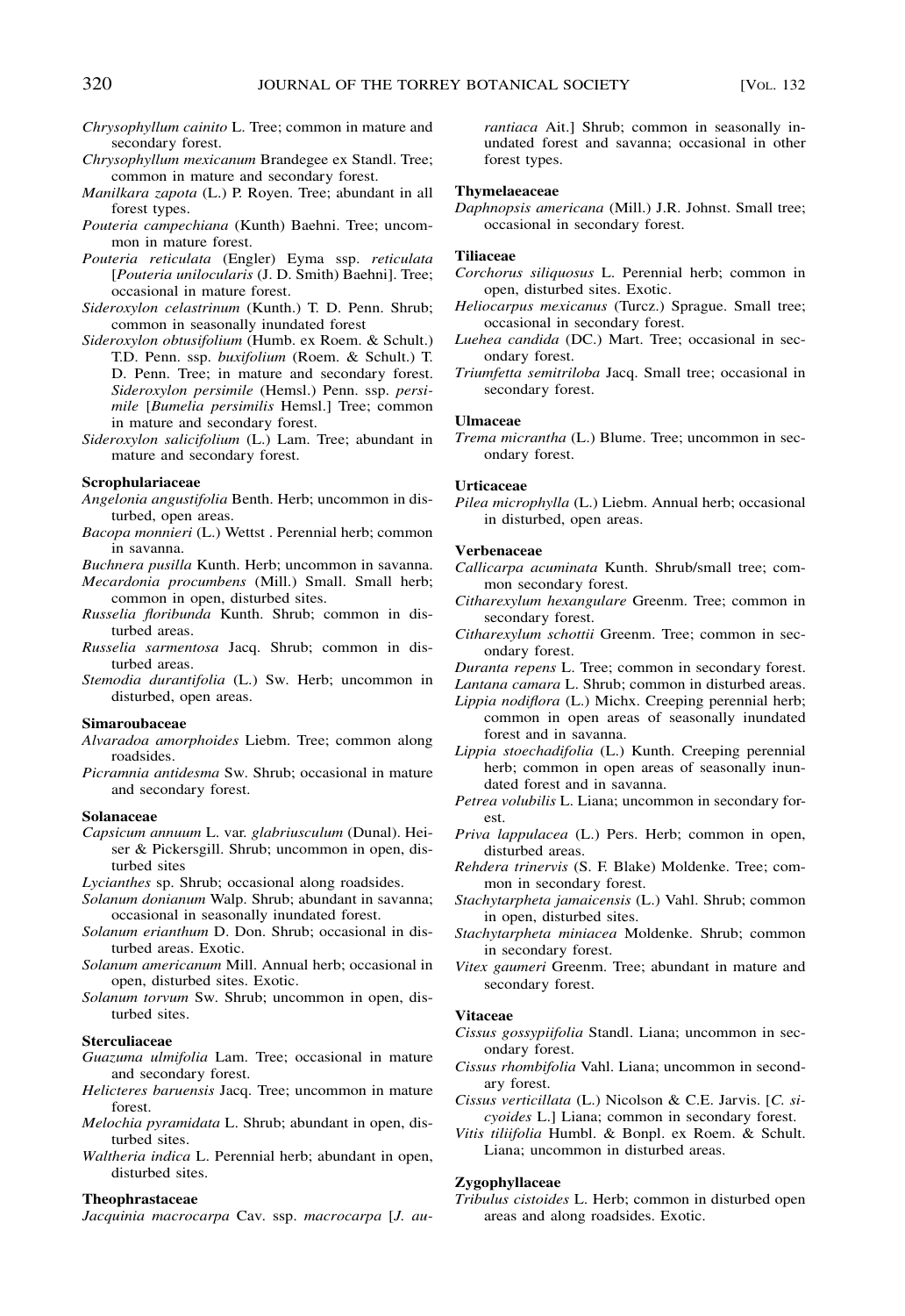# **MAGNOLIOPHYTA-LILIOPSIDA**

#### **Agavaceae**

*Agave angustifolia* Haw. Succulent; occasional in secondary forest.

#### **Alismataceae**

*Sagittaria lancifolia* L. Perennial herb; locally abundant in wetlands.

# **Amaryllidaceae**

*Hymenocallis littoralis* (Jacq.) Salisb. Perennial herb; locally abundant in wetlands.

# **Araceae**

- *Anthurium schlechtendalii* Kunth ssp. *schlechtendalii*. Epiphyte; common in seasonally inundated forest, occasional in other forest types.
- *Philodendron hederaceum* (Jacq.) Schott var. *hederaceum*. Climbing epiphyte; occasional in mature forest.
- *Syngonium podophyllum* Schott. Climbing epiphyte; occasional in mature forest.

# **Arecaceae**

- *Acoelorraphe wrightii* (Griseb. & H. Wendl.) H. Wendl. ex Becc. [*Paurotis wrightii* (Griseb. & H. Wendl.) Britt.]. Tree; abundant in seasonally inundated and savanna.
- *Chamaedorea seifrizii* Burret. Shrub; occasional in mature and secondary forest. Endemic.
- *Sabal mexicana* Mart. Tree; occasional in mature and secondary forest.
- *Sabal yapa* C. Wright ex Becc. Tree; occasional in mature and secondary forest.
- *Thrinax radiata* Lodd. ex Schult. & Schult. f. Tree; locally abundant in mature and secondary forest.

### **Bromeliaceae**

- *Aechmea bracteata* (Sw.) Griseb. Perennial epiphyte; abundant in all forest types.
- *Bromelia pinguin* L. Coarse perennial herb; occasional in mature and secondary forest.
- *Bromelia plumieri* (E. Morren) L.B. Sm. [*B. karatas* L.] Coarse perennial herb; occasional in mature and secondary forest.
- *Catopsis berteroniana* (Schult. & Schult. f.) Mez. Perennial epiphyte; rare in seasonally inundated forest.
- *Tillandsia balbisiana* Schult. f. Epiphyte; uncommon in seasonally inundated forest and savanna.
- *Tillandsia brachycaulos* Schltdl. Perennial epiphyte; common in seasonally inundated forest and secondary forest.
- *Tillandsia bulbosa* Hooker. Perennial epiphyte; uncommon in seasonally inundated forest.
- *Tillandsia dasyliriifolia* Baker. Perennial epiphyte; abundant in all forest types.
- *Tillandsia fasciculata* Sw. Perennial epiphyte; abundant in all forest types.
- *Tillandsia pseudobaileyi* C. S. Gardner. Perennial epiphyte; rare in seasonally inundated forest and savanna.
- *Tillandsia streptophylla* Schweidw. ex C. Morren. Perennial epiphyte; uncommon in seasonally inundated forest.

# **Cannaceae**

*Canna indica* L. Perennial herb; uncommon in disturbed areas around greenhouse.

# **Commelinaceae**

- *Commelina erecta* L. [*Commelina elegans* Kunth]. Perennial herb; common in open disturbed sites.
- *Tradescantia spathacea* Sw. [*Rhoeo discolor* (L'He´r.) Hance. ex Walp.; *R. spathacea* (Sw.) Stearn]. Perennial herb; found on walls of Cenote Ayim (also planted around station).

# **Cyperaceae**

- *Cladium jamaicense* Crantz. Perennial herb; abundant in savanna and seasonally inundated forest.
- *Cyperus ochraceus* Vahl. Herb; occasional in savanna. *Eleocharis cellulosa* Torr. Herb; locally abundant in savanna.
- *Eleocharis geniculata* (L.) Roem. & Schult. [*E. caribaea* (Rottb.) S.F. Blake]. Perennial herb; occasional in savanna.
- *Eleocharis interstincta* (Vahl) Roem. & Schult. Herb; occasional in savanna.
- *Eleocharis mutata* (L.) Roem. & Schult. Perennial herb; occasional in savanna.
- *Fuirena camptotricha* C. Wright. Perennial herb; common in secondary forest.
- *Rhynchospora holoschoenoides* (Rich) Herter. Perennial herb; common in savanna. *Rhynchospora cyperoides* (Sw.) Mart. Herb; common in savanna.
- *Rhynchospora nervosa* (Vahl) Boeck. ssp. *ciliata* [*Dichromena ciliata* Vahl] Perennial herb; abundant in seasonally inundated forest.
- *Scleria lithosperma* (L.) Sw. Perennial herb; common in savanna.

# **Dioscoreaceae**

*Dioscorea spiculiflora* Hemsl. Perennial vine; uncommon in mature forest.

#### **Iridaceae**

*Cipura campanulata* Ravenna. Bulbous-based perennial; occasional around edges of water bodies and in savanna.

#### **Lemnaceae**

*Lemna aequinoctialis* Welw. Aquatic herb; uncommon in permanent water bodies.

# **Marantaceae**

*Maranta gibba* Sm. Perennial herb; locally abundant in north savanna. Exotic.

# **Orchidaceae**

- *Brassavola venosa* Lindl. [*Brassavola nodosa* (L.) Lindl.]. Perennial epiphyte; occasional in seasonally inundated forest.
- *Catasetum integerrimum* Hook. Perennial epiphyte; uncommon in seasonally inundated forest and savanna.
- *Encyclia alata* (Bateman) Schltr. Perennial epiphyte; common in seasonally inundated forest and secondary forest.
- *Epidendrum chlorocorymbos* Schltr. Perennial epiphyte; occasional in seasonally inundated forest and secondary forest.
- *Epidendrum stamfordianum* Bateman. Perennial epiphyte; occasional in seasonally inundated forest and secondary forest.
- *Lophiaris lindenii* (Brogniart) Braem. Perennial epiphyte; common in seasonally inundated forest and secondary forest.
- *Myrmecophila christinae* Carnevali & Gómez-Juárez